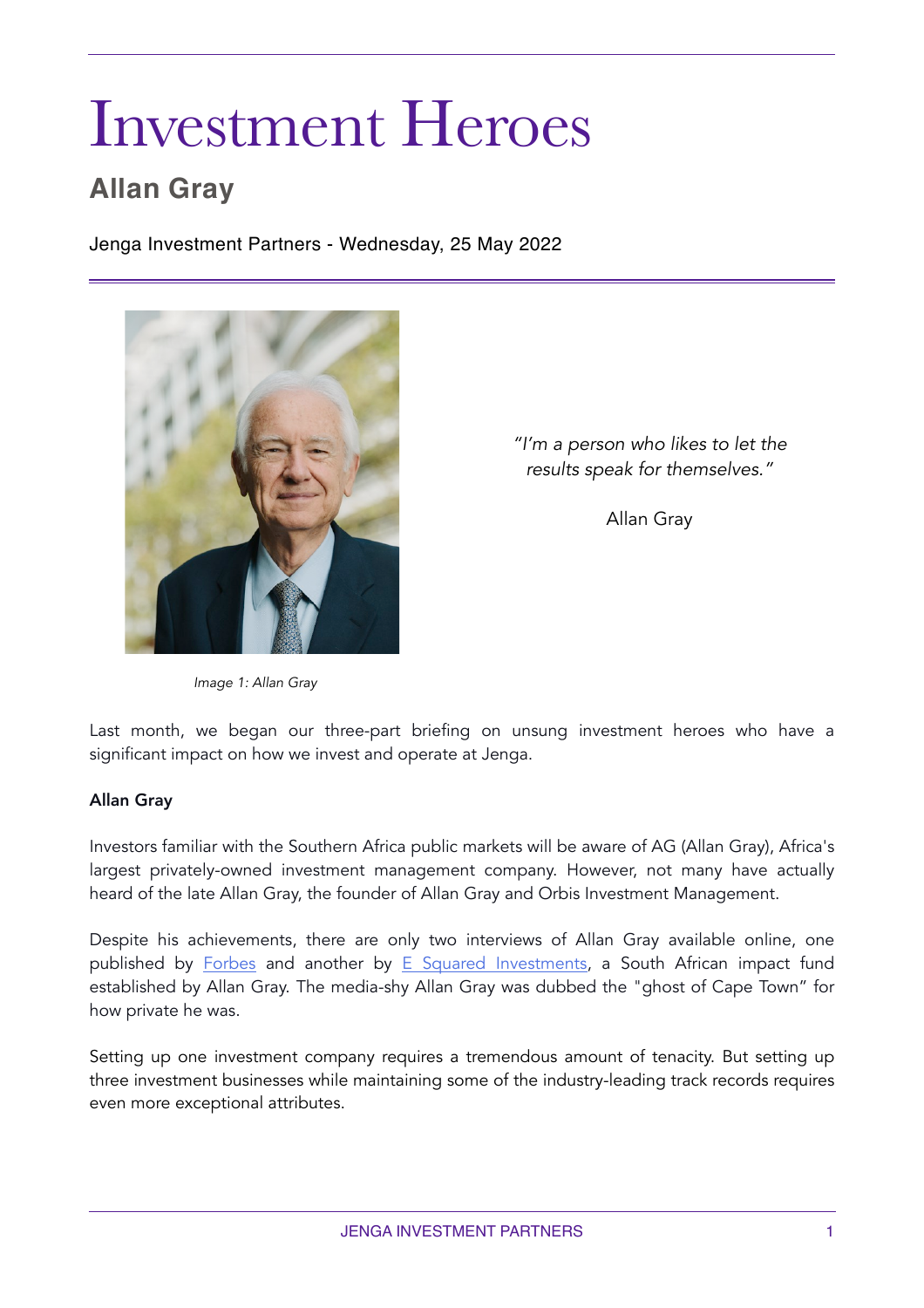In its first 30 years (1974-2004), Allan Gray Limited returned 29% annualised versus the JSE All Share Index 17.6% annualised and was consistently placed number 1 among its peers. Looking to Orbis, its Global Equity fund ranked number 1 over its first decade, delivering 17.3% a year compounded.

Other sub-funds like Orbis Japan, Orbis Emerging Markets Asia, Allan Gray Australia, Allan Gray Property Trust and Balanced portfolios similarly delivered outstanding outperformance versus peers and benchmarks.

So how did the dyslexic Allan Gray from Eastern Cape, South Africa take on the world in investing while living in Bermuda?

## 1. Inquiring mind

It was common for many to feel drained after a conversation with Allan Gray. He gained a reputation for being a great listener with constant questions. In a tribute to Allan Gray, James Gubb described some questions Allan Gray asked when interviewing him:

"*On a scale of one to 10, with one being the belief that everything is preordained, and 10 being the belief that everything is self-determined, where do you put yourself and why?*"

It was typical for Allan Gray to stray away from typical investment questions to focusing on how people think, what motivates and drives them.

His curiosity to understand people and their motivations, society, and the causes of things contributed to his success. As a fundamental investor, it is essential to understand what drives a company's revenue and costs and determine what it is worth relative to market prices. To understand these, one has to ask questions constantly.

## 2. Global thinking

From growing up in South Africa, attending schools in the UK and USA, establishing region focused funds investing across Asia, Australia, and Africa, and then living his later years in Bermuda, Allan Gray showed the benefits of a global mind-set.

In an interview, when asked how he and a handful of analysts sitting in Bermuda can scour the world for the best investments, he responded:

*"Human nature is human nature. It applies equally in the U.S., Japan, South Africa and Europe. Our approach is to watch for and take advantage of opportunities as greed and fear cause market prices to deviate from intrinsic value."* 

Today, not many stock pickers are comfortable investing beyond what's considered their home countries. His decision to leave Cape Town in 1988 for London to exercise his investment skills in the global market was then seen as unusual. However, fundamental long-term investing the Allan Gray way is repeatable regardless of the country/market, and with an understanding of the core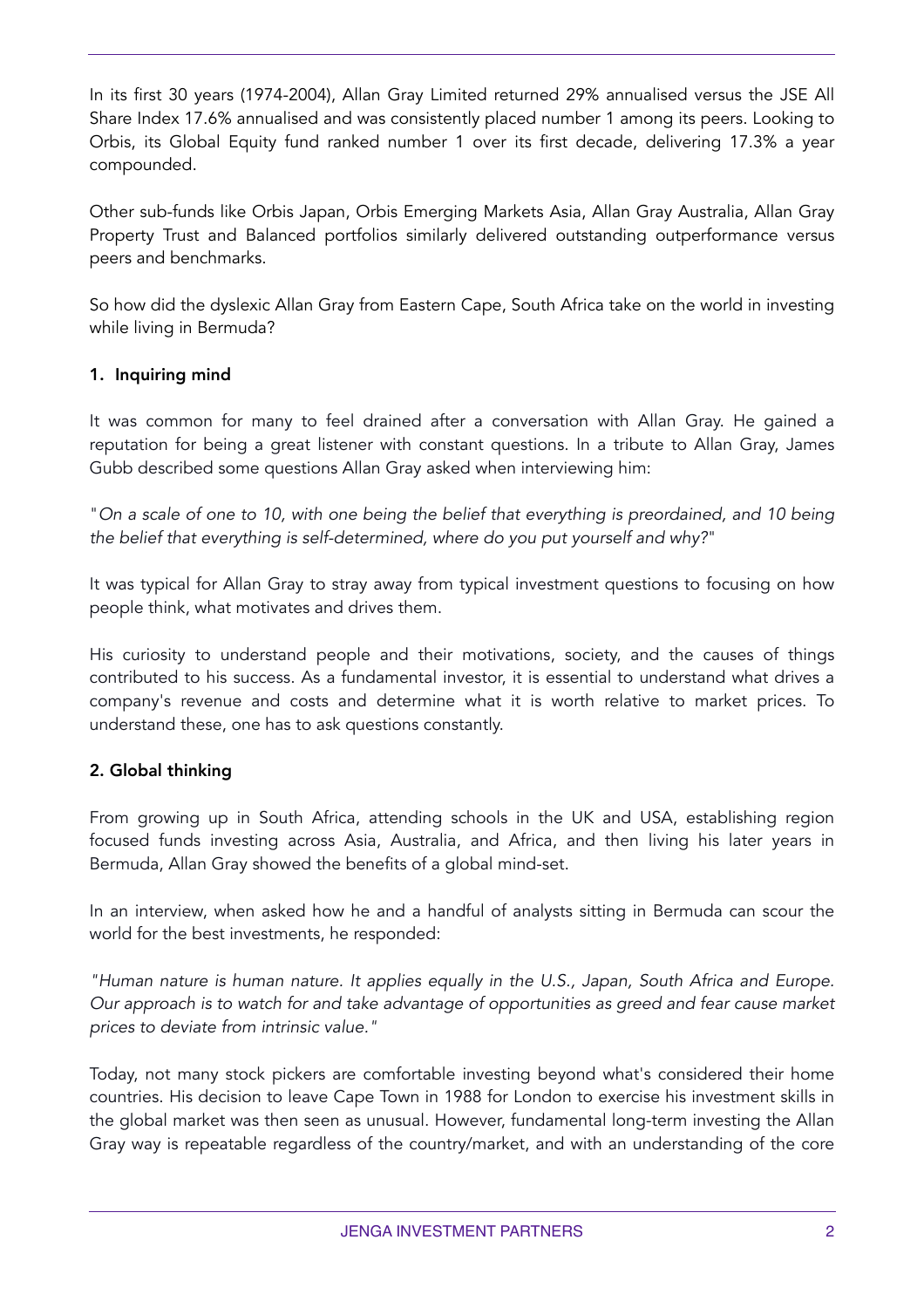principles driving the stock market, one can apply their investment skillsets across various countries.

Today, both Allan Gray and Orbis now have their people in every continent except South America and his legacy in global investing continue to live on.

#### 3. Willingness to be contrarian

Allan Gray first gained some recognition during the crash of the 1960s. Known as the Kennedy slide, the market fell -21.7%, yet the young Allan Gray Fidelity portfolio was up 10%. In 1975, the JSE was down -18.9%, yet the Allan Gray portfolio was up 23.7%. Allan Gray's contrarian thinking proved right again during the tech bubble as the Orbis portfolio returned 21% when the FTSE World Index declined 7%. Orbis had no exposure to the technology sector.

Allan Gray was not afraid to have a portfolio that looked different from the benchmark, even if it meant suffering short-term periods of underperformance. Contrarian thinking requires confidence in one's ability, perseverance and the willingness to be different.

Allan Gray goes back to the period he began investing between 1965 and 1982, the Dow Jones Industrial Average fell from 1000 to 780. He credits his experience investing during that climate to teaching him how vital being contrarian, and not just for the sake of being contrarian, is essential to preserving capital.

You can read some of his rare [investment pitches](https://www.forbes.com/global/2001/0820/036.html?sh=6cebabee6357) in companies that later gained stellar returns after 2001, such as CarMax, Clayton Homes (later acquired by Warren Buffett), and Yamada Denki, the Japanese consumer electronics retailer.

#### 4. Finding a purpose

At Jenga, we continuously ask ourselves why the world needs another investment company, given the thousands of options clients have today, including endowments and charitable trusts. Another area we learn from Allan Gray is the importance of investing with a purpose.

Today, Allan Gray is one of the very few investment companies owned by a foundation committed to donating a percentage of total profits to philanthropic causes. For Allan Gray, he saw philanthropy as not just a way of 'giving back' but a natural extension of delivering financial security to clients.

The foundations sponsor scholarship programmes for students across Southern Africa and provide tools and resources for entrepreneurs and many other causes. Not many investment companies manage to outlive the founder and maintain the high performance for clients. However, Orbis and Allan Gray continue to do so due to the culture and values engrained in the firm.